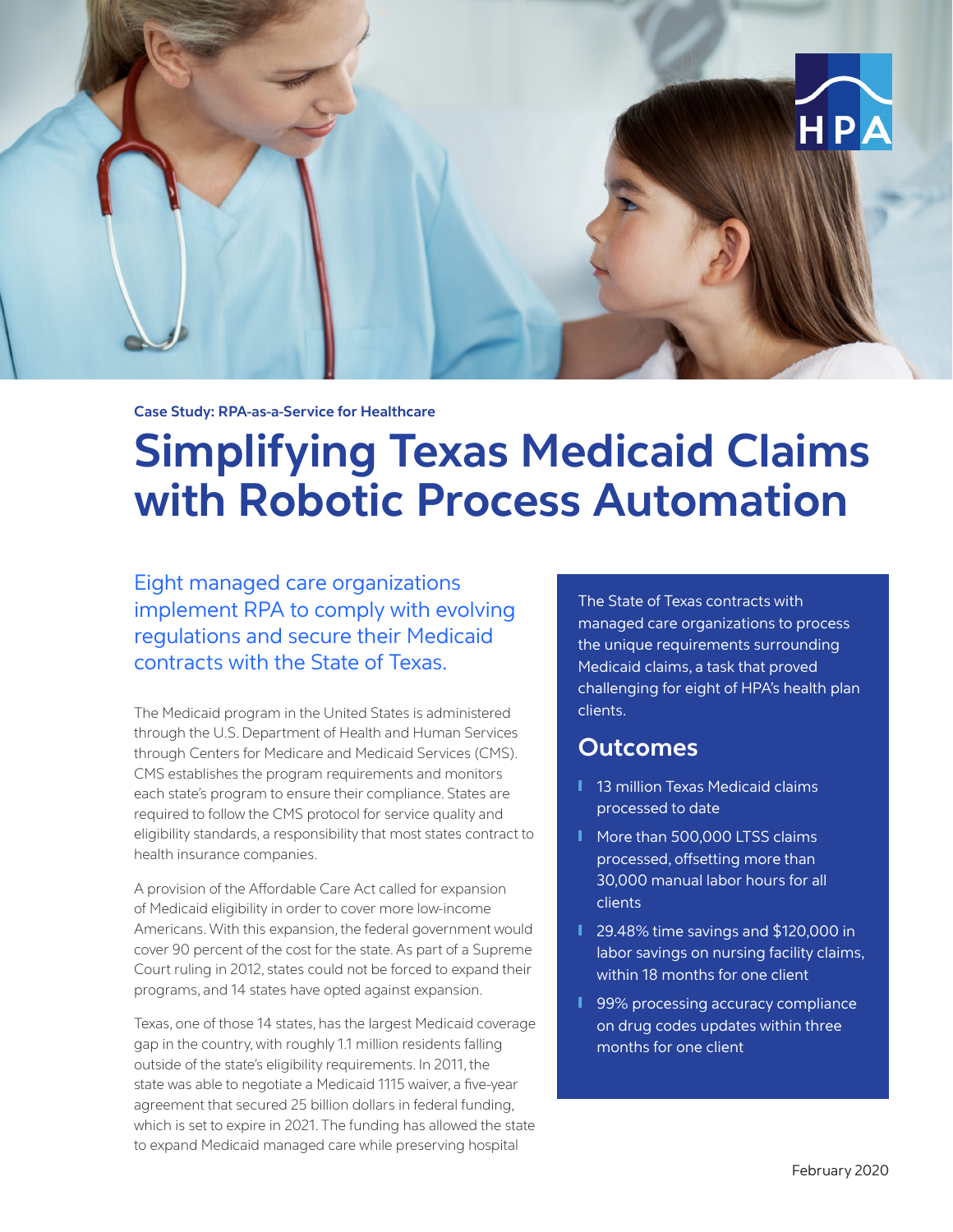funding, provide incentive payments for health care improvements, and direct more funding to hospitals that serve large numbers of uninsured patients.

 As part of this waiver, the state must adhere to federally-mandated terms and conditions to prove they are working to reform their health care delivery system while also maintaining quality of care. Adherence to these guidelines has proven challenging for the managed care organizations (MCOs) who have contracted with the State of Texas for Medicaid business. To add to the complex requirements, the sheer population size of Texas Medicaid members results in a large volume of claims to be processed, often retroactively. This creates a burdensome operational constraint for MCOs, who need to staff up quickly to process claims within a specific timeframe, or reconfigure their claim management systems to meet these unique requirements as they roll out.

## **The true impact of non-compliance**

If MCOs don't meet state and federal standards, they not only risk losing their Medicaid business, but are also subject to hefty financial penalties. If these plans do not maintain 99% processing accuracy on these claims they risk being fined no less than fifty thousand dollars.

Poor performance can also impact MCOs in other ways. Each plan contracted with the state is graded using a five-star, quality rating system—Texas STAR Medicaid rating, issued by Texas Health and Human Services (HHSC), and the Star Rating System, issued by CMS. Plans are evaluated annually and rated on specific criteria, including member complaints and loss of membership.

HHSC issues a managed care report card to each health plan every year. Report cards are made available to consumers on the HHS website, sorted by service area and by program—CHIP, STAR, STAR Kids, and STAR+PLUS. HHSC also uses these report cards to determine which plans will receive additional funds or be placed on performance improvement plans.

At the federal level, plans with three stars or less for three consecutive years are flagged as poor performers, at which point enrolled members are alerted and allowed to switch plans outside of the

enrollment period. Members are also blocked from enrolling in low-performing plans via the online Plan Finder.

# **The automation potential for MCOs**

The nature of Texas Medicaid claims has caused many health plans to seek out robotic process automation to comply with the ever-evolving state and federal requirements while also ensuring their Medicaid business is secure.

Today, HPA is automating Texas Medicaid claims for eight MCOs contracted with the State of Texas. Their automation specialists researched Texas Medicaid requirements and worked with the clients' subject matter experts to build out the process requirements, as well as address the configuration limitations within their claims management system.

- ❙ **Long Term Services & Support (LTSS) claims are submitted in both high-volume and frequency, due to the nature of services being rendered.** A state-mandated change in billing requirements shifted each unit of service from one-hour increments to 15-minute increments. On top of this, the contracted pricing of these claims is dictated by the service modifiers and many platforms still do not allow for complete customization on all modifier combinations. One client, in particular, faced a tough decision without automation: hire 19 employees to manually process the claims, or pursue a three-year custom IT solution. Due to the timely filing and minimum processing accuracy requirements, the client couldn't afford the increased cycle time and inaccuracy that comes with manual claims processing. HPA's automation experts built out custom pricing tables so that claims could easily be processed according to the new billing requirements, without customization to their system. HPA was also able to quickly process the client's inventory of 50,000 pended claims, well ahead of the 30-day deadline. Over the last three years, HPA has processed more than 500,000 LTSS claims, offsetting more than 30,000 hours of manual processing tasks.
- **I** LTSS Electronic Visit Verification (EVV) EVV is a computer-based system that verifies the occurrence of authorized personal attendant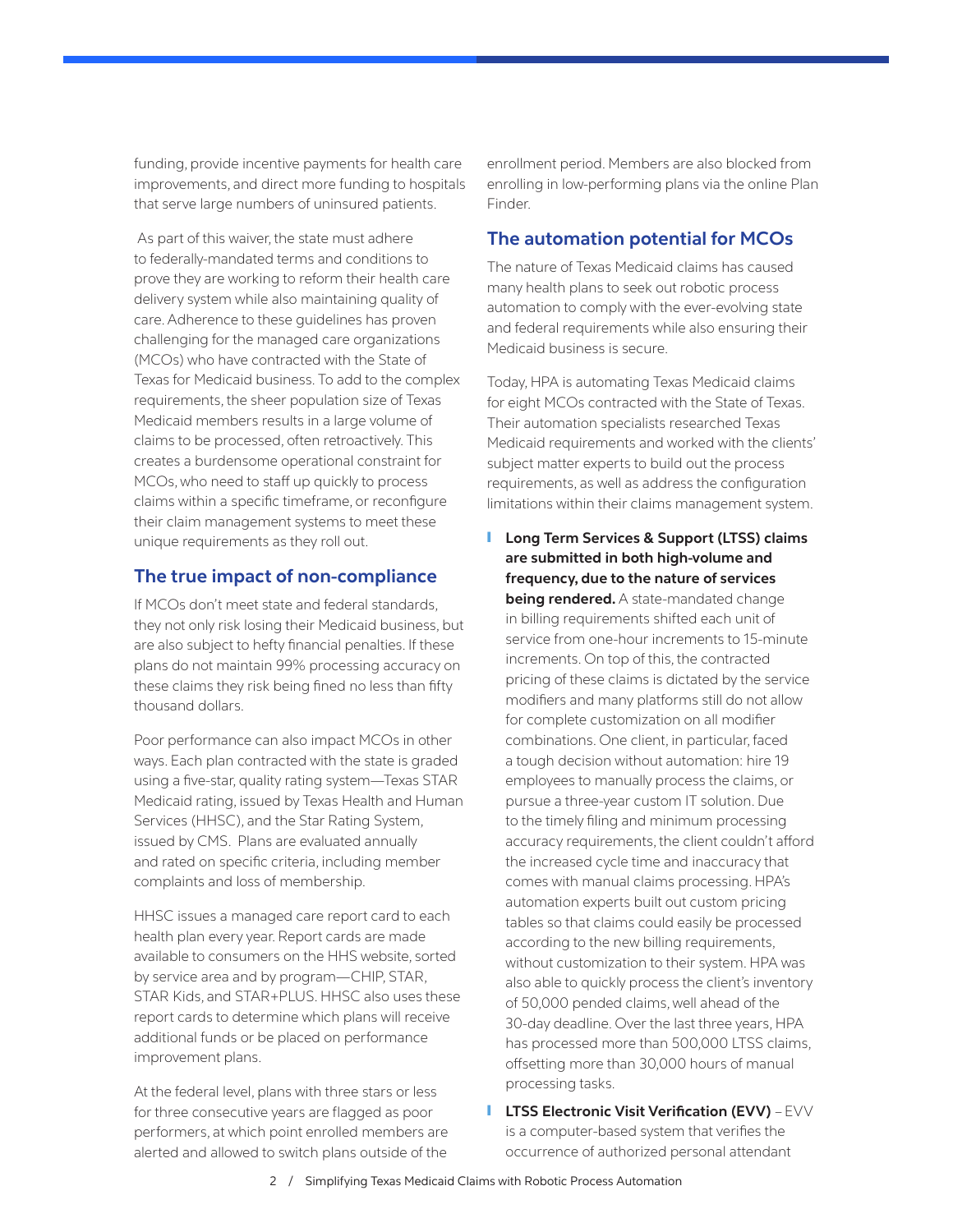service visits by electronically documenting the precise time a service delivery visit begins and ends. As part of the 21st Century Cures Act, CMS requires EVV for all Medicaid personal care and home health services, a responsibility that falls to the MCOs. HHSC negotiated delays to the EVV start date for new programs, services, and service delivery options affected by the Cures Act, meaning more operational changes for MCOs. In order for these payers to process claims for Medicaid services currently included in EVV criteria, additional fields on the claim file were required that did not exist within the claim management system, a change that would require custom configuration. HPA's robots utilize the claim file from the EVV portal to supplement the missing fields and process the claims, allowing clients to comply with new requirements without operational impact or system configuration.

- ❙ **With STAR+PLUS nursing facility claims, the MCO receives a daily file from HHSC containing members' level of care and applied income that has to be processed within 10 days of receipt.** Within the claim management system, a field to capture this data, which dictates how the claim should be processed, did not exist. With an average monthly volume of 17,000 nursing facility claims, one client had assigned eight full-time employees to parse the file and manually update claims with member information. As a result of automation, the client was able to achieve 29.48% in time savings and more than \$120,000 in labor savings over an 18-month period.
- ❙ **Texas Health and Human Services has established their own reimbursement criteria for clinician-administered drugs and biologicals.** MCOs are required to adhere to the program-specific formularies for Medicaid and Children's Health Insurance Program (CHIP). Adhering to HHSC's criteria was problematic for payers as it required manual validation against a data crosswalk between National Drug Codes

(NDC) and Healthcare Common Procedure Coding System (HCPCS), which is updated quarterly, as well as a fee schedule issued by Texas Medicaid and Healthcare Partnership (TMHP). HPA developed an automated solution to check the claim against the NDC-to-HCPCS crosswalk. If the claim could be paid, the claim is then priced against the TMHP fee schedule, allowing claims to be priced accurately and processed automatically. For one client, after four years at 57% processing accuracy, they were able to achieve 99% accuracy within three months of automating with HPA.

Wins aren't limited to specific processes. As a result of automating Texas Medicaid claims with HPA, one client experienced a dramatic reduction in complaints and an increase in their STAR Rating. Today, the client's auto-adjudication rate rests at 84%. HPA automates an additional 12% of their claims, bringing their total auto-adjudication rate to 96%, a rate that is rare for a plan of its size.

## **Looking to the future**

To date, HPA has helped eight health plans process nearly 13 million Texas Medicaid-related claims quickly, accurately and within program guidelines. HPA's demonstrated expertise in developing automated solutions for evolving Medicaid requirements truly positions health plans to secure their Medicaid business and reduce operational costs, while continuing to deliver excellent service to their members.

To date, HPA has helped eight health plans process nearly 13 million Texas Medicaid claims.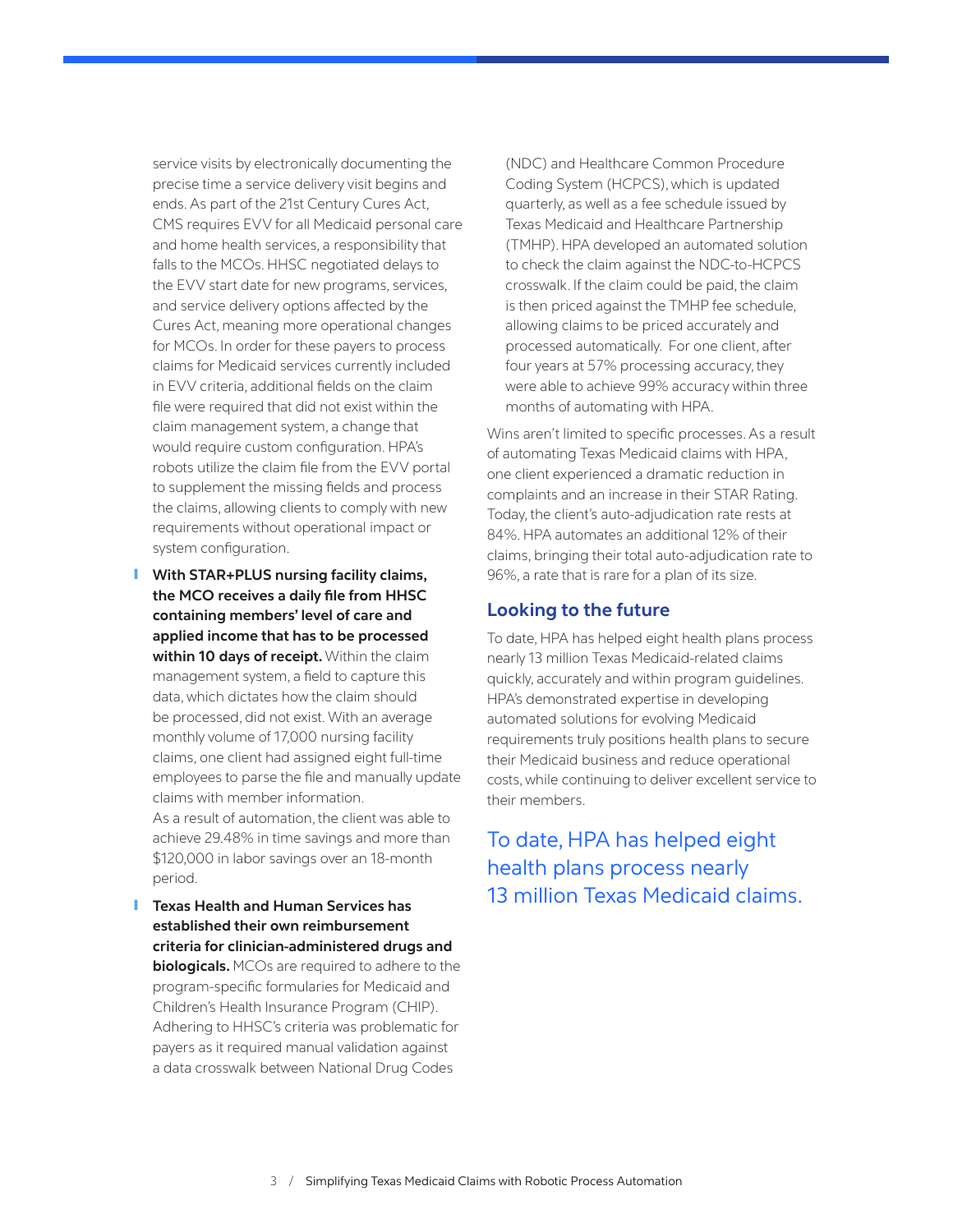**""The biggest benefit we've seen from working with HPA is that our work gets done faster than with our own internal configuration teams. Claims always keep coming in, and you can't just pause them to catch up. You need a solution now, because adjustments and complaints can build up. One claim can cause a lot of different issues."** 

**> Senior Operations Manager at a large health plan client**